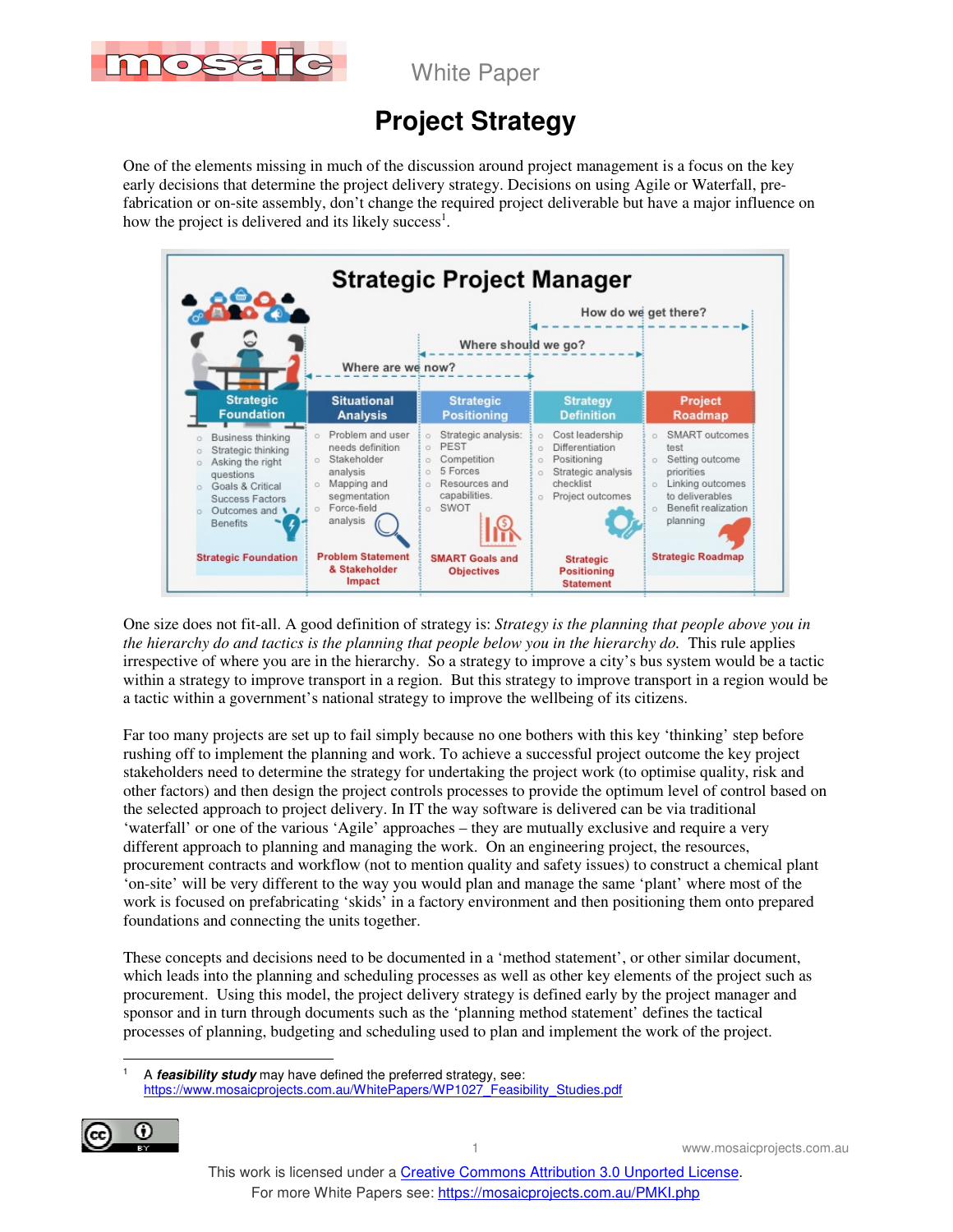## White Paper



### **Setting targets**

**Key performance criteria** are needed to support the planning and quality assurance (QA) processes. These can include safety targets, staff development targets, environmental impact targets, etc. Meeting key performance criteria may have a fundamental impact on the way the project is done.

**Key success criteria** extend the *performance criteria* to clearly define what success looks like at the end of the project (and frequently their relative priority). They are the standards by which the project will be judged at the end to decide whether or not it has been successful in the eyes of the stakeholders:

- **Project management success criteria**: Related to the professional job of running the project, on-time, on-budget, quality, etc.
- **Project deliverable success criteria**: Related to the things delivered as a result of the project, did the deliverables 'do the job' the stakeholders expected effectively and efficiently?
- **Project success criteria**: Related to the business benefits and value proposition contained in the business case, was the organisation's investment in the project worthwhile.

#### **Developing your project delivery strategy**

Some of the key steps in designing a strategy for success include:

- Understanding and aligning with the organisation's strategy<sup>2</sup>
- Familiarisation with the overall requirements of the project and its stakeholders<sup>3</sup>
- Determining the key elements of value and success for the project<sup>4</sup>
- Understanding the environment the project is operating within
- Determining the delivery methodology and agreeing this with the key stakeholders
- Determining the project management methodology and agreeing this with the key stakeholders
- Developing the project's strategic plan based on the available know-how, resources and risk appetite of the stakeholders (including the project management team)
- Under taking a formal strategy development exercise<sup>5</sup>.

A useful technique to help you understand what is important and how to make the approach more efficient is PESTEL<sup>6</sup>. PESTLE stands for - Political, Economic, Sociological, Technological, Environmental, and Legal. It is in effect an audit of a project's environmental influences with the purpose of using this information to guide strategic decision-making. The assumption is that if the project is able to audit its current environment and assess potential changes, it will be better placed to respond to changes.

- 4 See **Value is in the eye of the stakeholder**: https://mosaicprojects.wordpress.com/2009/03/28/value-is-the-stakeholder/
- 5 See **Project Planning**: https://www.mosaicprojects.com.au/WhitePapers/WP1039\_Project\_Planning.pdf
- <sup>6</sup> Sometimes abbreviated to PEST.



 $\ddot{\phantom{a}}$ 2 For more on **strategic alignment** see: https://www.mosaicprojects.com.au/WhitePapers/WP1006\_Strategic\_Alignment.pdf

<sup>&</sup>lt;sup>3</sup> See *Project Definition*: https://www.mosaicprojects.com.au/WhitePapers/WP1005 Project Definition.pdf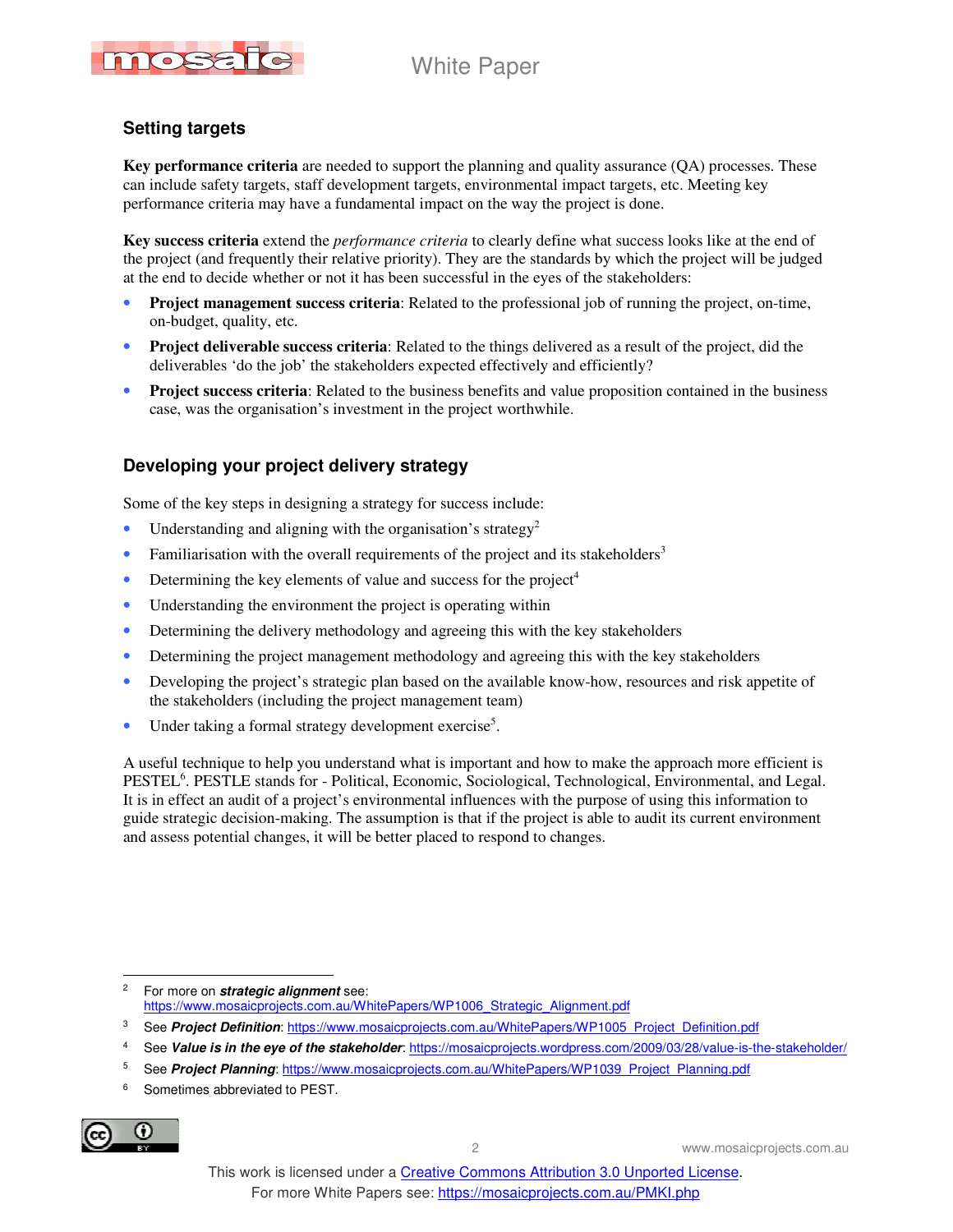

## White Paper



The problem with implementing this critical stage of project delivery is that is crosses between the project initiators and the project delivery team. Project management, as defined by ISO21500 and most other standards, including the *PMBOK® Guide,* starts at the point the project is chartered and finishes once the project deliverables are completed.

The 'sphere of project management extends beyond the mere management of a project. Before the project is chartered, portfolio<sup>7</sup> and program management may be involved, together with PMOs crating organisational policy<sup>8</sup>. These influences impact on the determination of an acceptable/optimal project strategy. When the project hands over its deliverables, decisions made within the project will influence the organisation's ability to achieve the intended outcomes.

Beyond the sphere of project management, there's the organisation itself and general management. This sphere of influence will determine many factors that will influence project strategy, including acceptable risk parameters. Then there are wider environmental factors including legal and regulatory requirements.

Optimising a project strategy within this overall environment requires both the project delivery team and the client/sponsor team to be involved in discussions focused on developing a project delivery strategy that optimises the opportunity for a successful outcome. Coordinating these discussions should be a key responsibility of the Project Sponsor<sup>9</sup>.

Unfortunately, the opportunities to engage in this type of discussion and planning are frequently difficult to arrange. Many contract documents effectively prescribe a delivery process, and/or the client and senior management don't know they need to be engaged at this stage of the project life cycle. A key challenge for project managers and PMO managers is to start focusing more on these critical early stages of a project and working to engage senior management at the right time.

<sup>9</sup> See **Project Sponsorship:** https://www.mosaicprojects.com.au/WhitePapers/WP1031\_Project\_Sponsorship.pdf



 $\ddot{\phantom{a}}$ 7 For more on **Portfolio management** see: https://www.mosaicprojects.com.au/WhitePapers/WP1017\_Portfolios.pdf

<sup>8</sup> For more on **PMOs** see: https://www.mosaicprojects.com.au/WhitePapers/WP1034\_PMOs.pdf